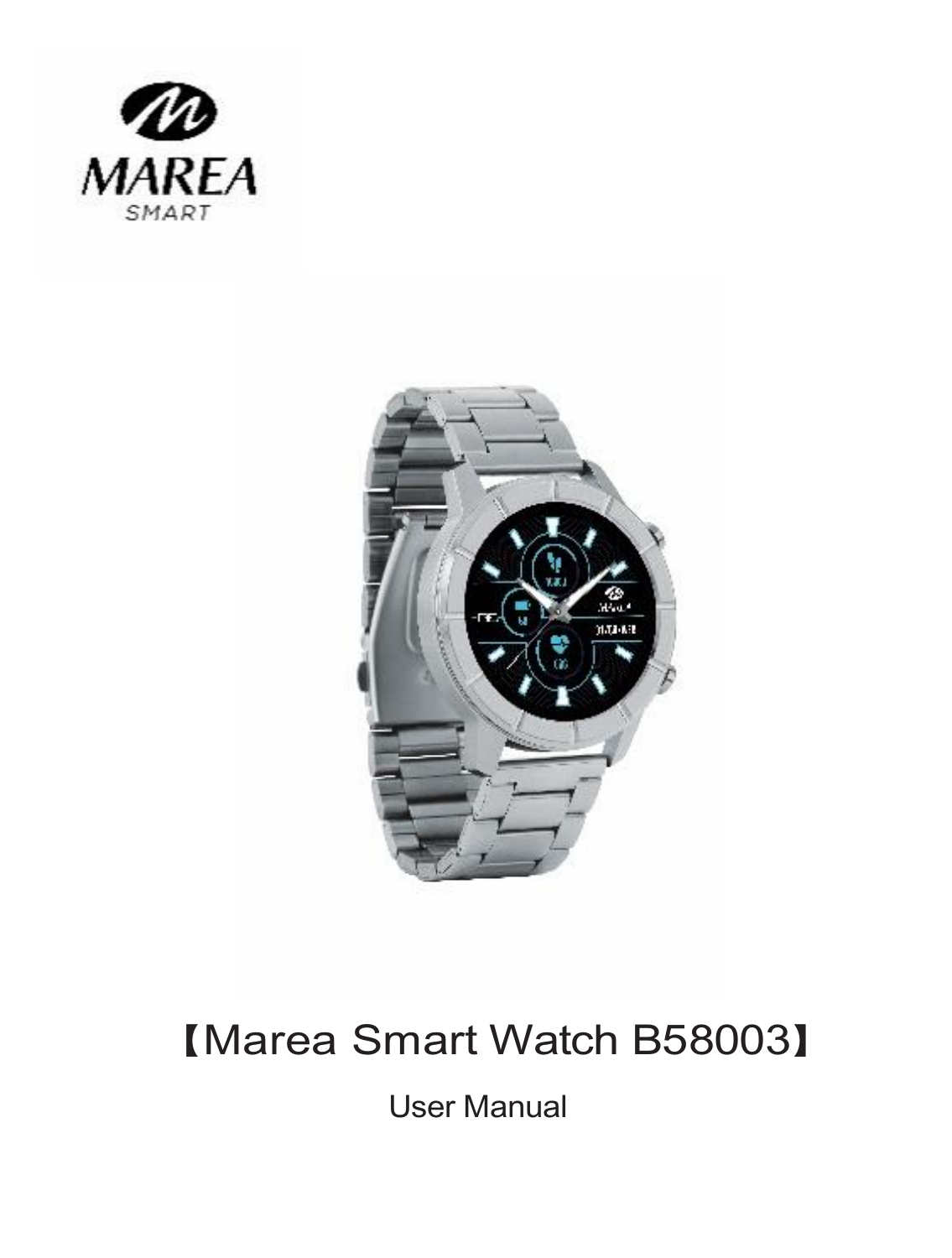### 【Requirements】

ă

Android 4.2 and above  $\bullet$  iOS 10.0 and above

 $\ddot{\textbf{r}}$ Bluetooth 4.2 and above

### 【Smart watch functions】

- 1. Main interface: Shows the time, date and remaining power. Once the smart watch is linked to your phone, it will synchronize your phone's time. The time cannot be manually set on the smart watch.
- 2. **Status:** Shows steps, distance and calories burned.
- 3. Messages: Turn on the desired notifications on the APP. The notifications received on your phone will be shown on your Marea smart watch too.
- 4. **Sleep:** The smart watch records and shows the total sleep time from last night, as well as deep sleep time and light sleep time. More details and historical data are recorded and synced in the APP.
- 5. Heart Rate: Measures your current heart rate, the result will be shown afterwards. More details and historical data are recorded and synced in the APP.
- 6. Blood pressure: Measures your current blood pressure, the result will be shown afterwards. More details and historical data are recorded and synced in the APP.
- 7. Blood oxygen: Measures your current blood oxygen, the result will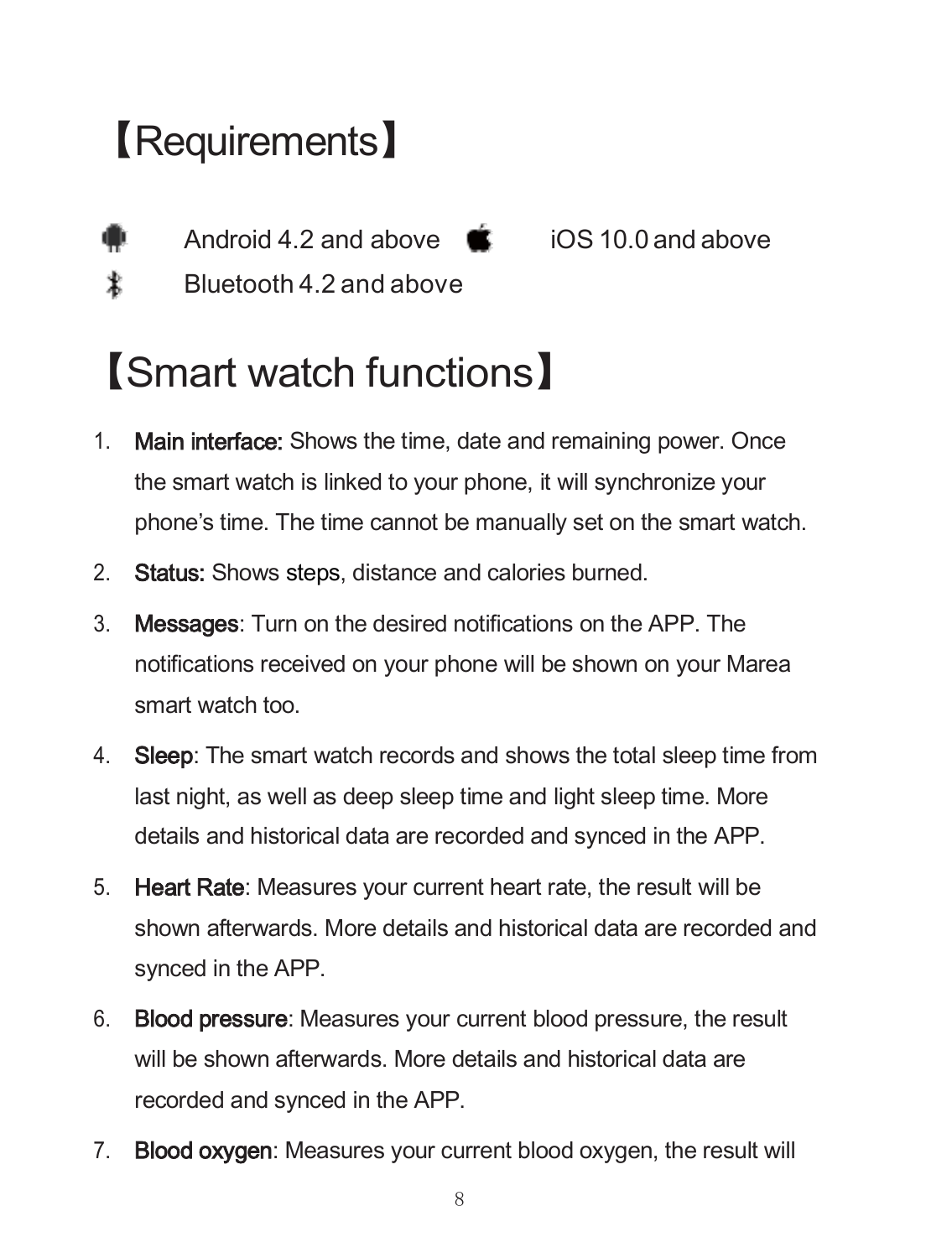be shown afterwards. More details and historical data are recorded and synced in the APP.

- 8. Sport mode: There are eight kinds of sport modes: fast walking, running, cycling, climbing, football, basketball, badminton, and pingpong. The smart watch shows the exercise time, the calories burned and the current heart rate.
- 9. **Camera remote control:** Once this function is launched in the app. you can take photos with your phone's camera by shaking your smart watch.
- 10. Music remote control: You can control your phone's music player from your smart watch (play/pause, go to previous or next song).
- 11. Turn on screen when turning wrist: Turn on/off this function.
- 12. Countdown timer: Select the time to start counting down.
- 13. Screen on time: Set the duration of the screen on.
- 14. Stopwatch: You can start/pause/end the stopwatch.
- 15. Find phone: Click to make your phone ring and vibrate.
- 16. Settings: Includes version number, factory reset and shutdown.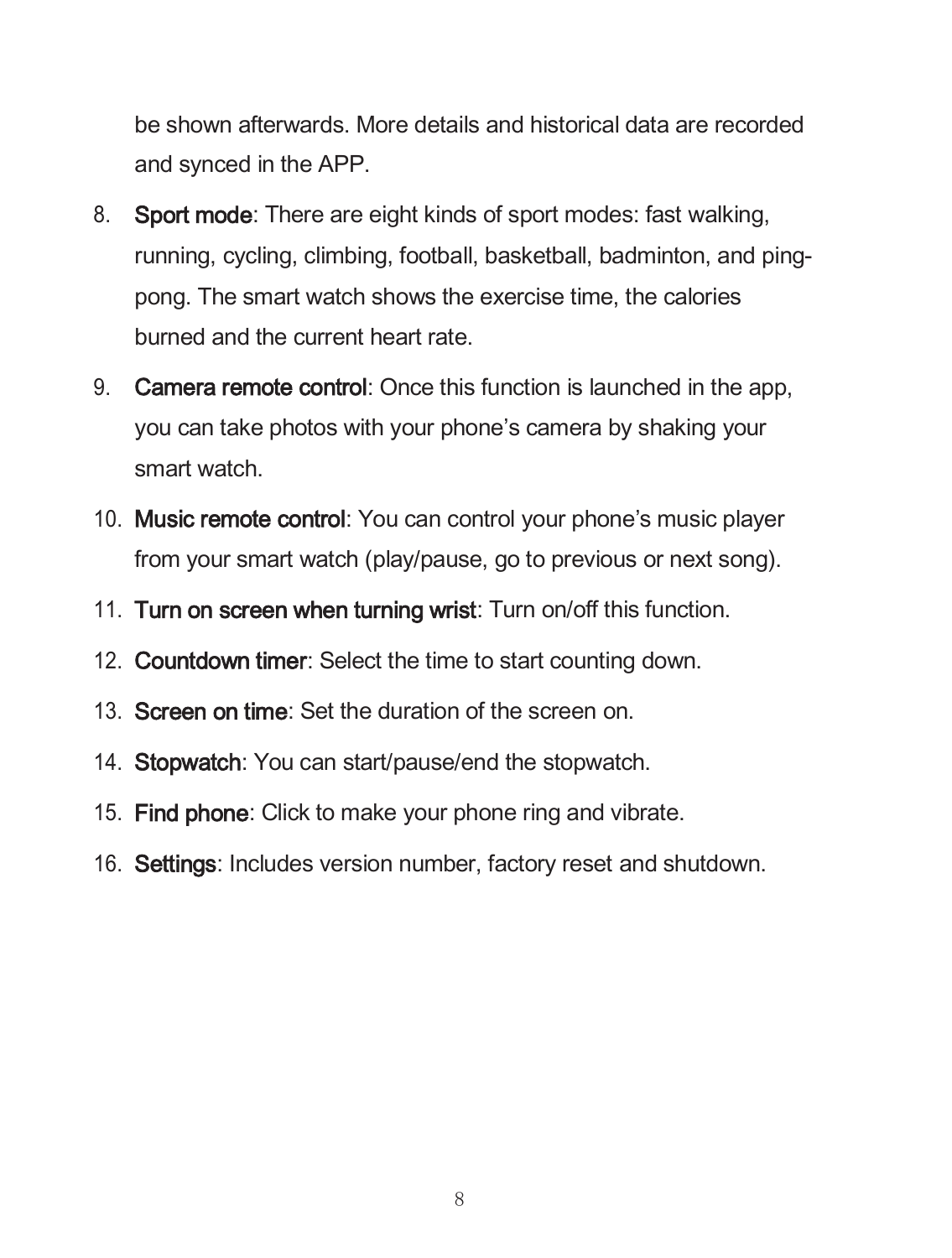## 【Touch screen use】

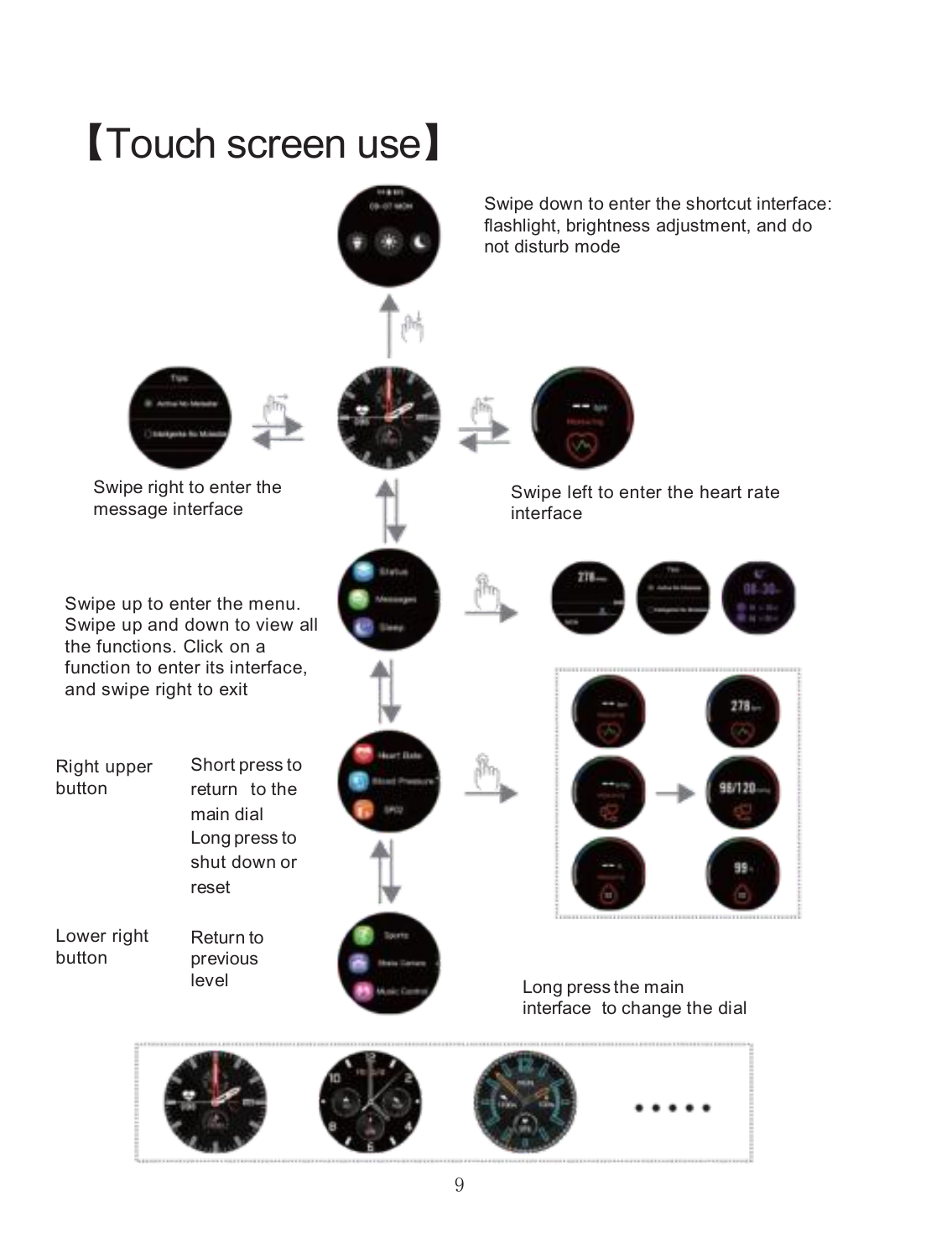## 【App connection method】

Follow these steps to link your Marea Smart to your phone:

- 1. Enter our websit[e www.mareasmart.com](http://www.mareasmart.com/)
- 2. Find your smart watch model on the website. The model number is found on the back of the smart watch (it starts with "B" followed by five digits, BXXXXX).
- 3. Download and install the official app for your model.
- 4. Turn on Bluetooth on your phone.
- 5. Make sure that the watch has not been linked directly through Bluetooth to your phone. If so, unlink it.
- 6. Open the app and enable all the app permissions.
- 7. Link your Marea Smart watch through the app.

## 【App functions】

#### 1. Home Page:

- a. Steps: Shows a chart with daily, weekly, and monthly steps information. including the total distance and calories burned.
- b. Sleep: Shows a chart with daily, weekly, and monthly sleep information. Records the data from the smart watch to calculate the daily sleep quality.
- c. Heart rate: Provides daily, weekly, and monthly information in detail of your heart rate. The smart watch will measure your heart rate every hour (this function must be activated on the app).
- d. **Blood pressure**: Provides daily, weekly, and monthly information in detail of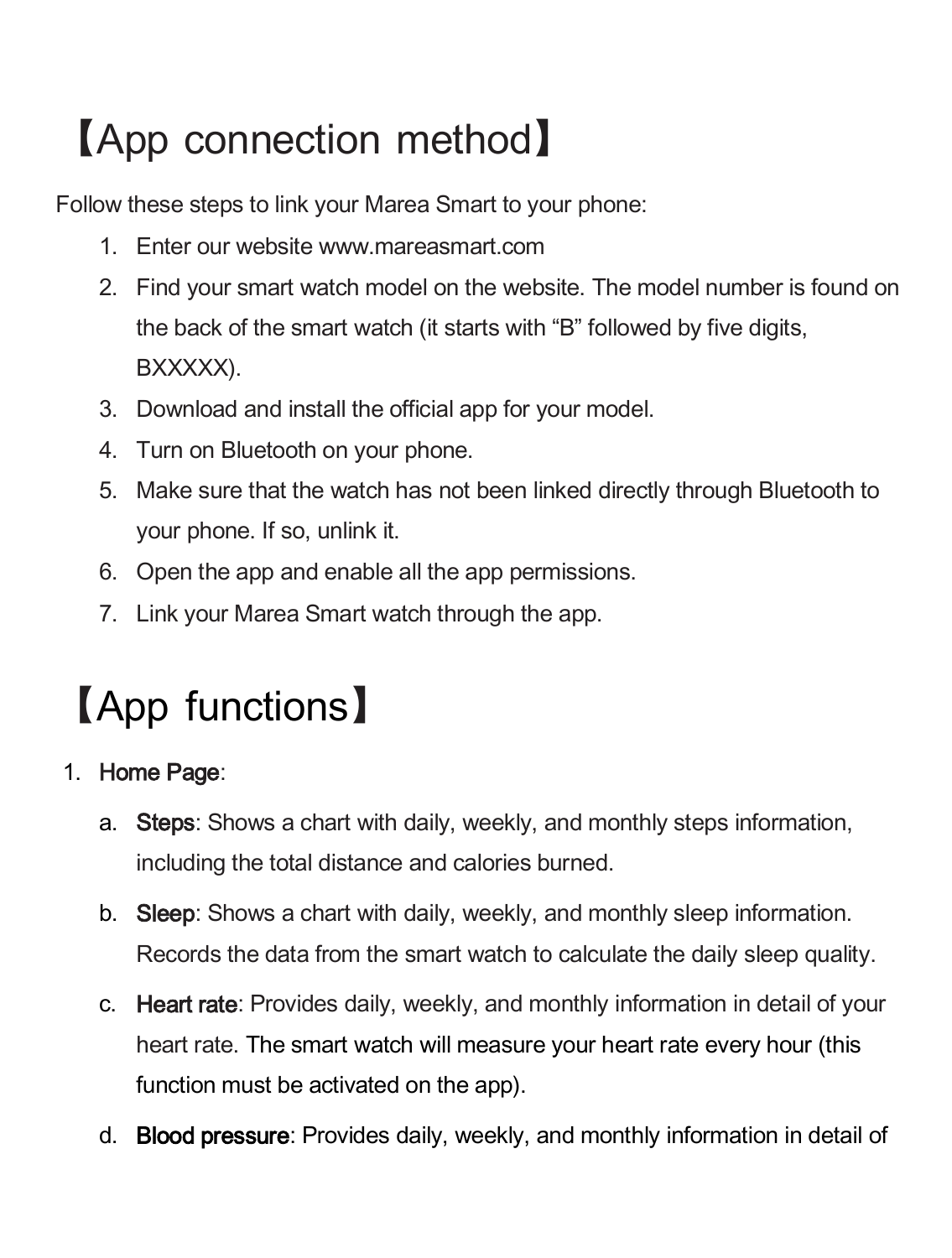your blood pressure. The smart watch will measure your blood pressure every hour (this function must be activated on the app).

- e. **Blood oxygen:** Provides daily, weekly, and monthly information in detail of your blood oxygen level. The smart watch will measure your blood oxygen level every hour (this function must be activated on the app).
- f. **Fatigue**: Measures your real time fatigue and displays the information for you hourly.

#### 2. Additional Functions (+)

- a. **Exercise**: Records the exercise time, distance, calories burned, speed and map.
- b. Find watch: Click to make your smart watch vibrate.
- c. **Camera remote control:** Once this function is launched in the app, you can take photos with your phone's camera by shaking your smart watch.

#### 3. My Profile

- a. Personal information: Set your personal information so your smart watch can record data accurately.
- b. **Manage devices:** Set notifications for incoming calls, messages from other apps, alarms, sedentary reminder, do not disturb mode, turn on screen when turning wrist and hourly measurements. You can also see if there are new software updates available.
- c. Settings: Set 12/24h format, delete info from phone and reset smart watch.